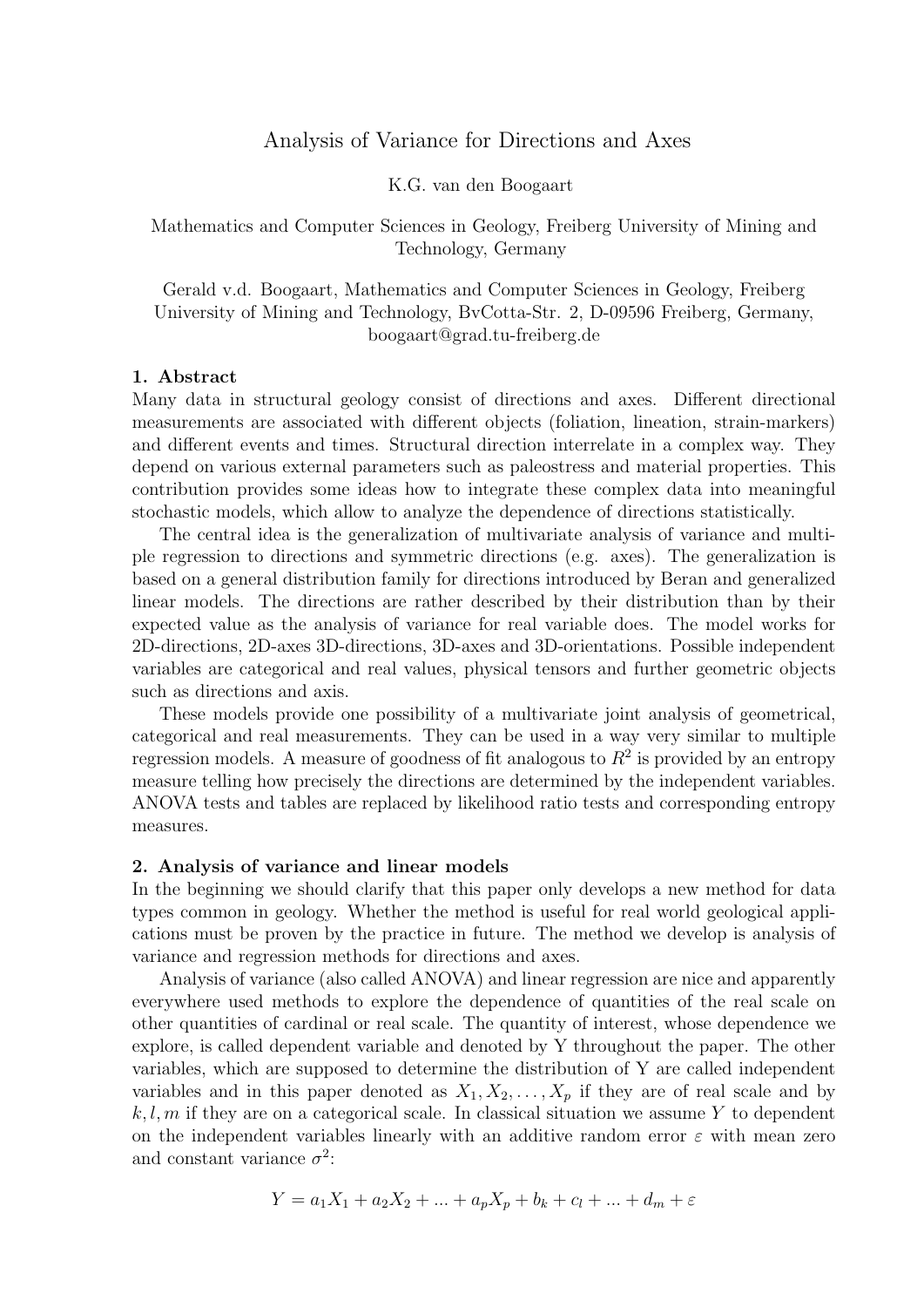Often a normal distribution is assumed for the stochastic term  $\varepsilon$ . The  $a_i$ ,  $b_i$ ,  $c_i$ ,  $d_i$ ,  $i = 1, \ldots$  are assumed to be unknown constant real parameters. The models are called linear models, because Y is written in a linear form of these unknown parameters. Many different statistical methods have been developed for this class of models. E.g. we can prove the dependence of Y on  $X_i$  statistically, by a test giving statistical evidence for  $a_i \ll 0$ . When we have estimated parameters  $a_i, b_i, c_i, d_i$ , we are able to give expected values and confidence regions for Y, for every known set of independent variables  $X_1$ ,  $X_2, \ldots, X_p, k, l, m$ . The measure  $R^2$  provides us with a measure of the importance of the modeled influence.  $R^2$  is defined to be the residual variance left to the randomness of  $\varepsilon$ , divided by the total variance of Y disregarding any dependence. It is thus a measure of which part of the variance could be explained by the deterministic dependence of Y on the independent variables. More complex models can be built, which model interaction of the influence owed by the independent variables:

$$
Y = a_1X_1 + a_2X_2 + a_{12}X_1X_2 + \dots + b_k + c_l + d_{kl} + \dots + \varepsilon
$$

This is an interaction model. It is possible to compare models with more and with less terms on the right hand side and to decide statistically, whether the additional parameters are really needed to explain the behavior of  $Y$ . In general we should use the most simple model, which is not contradicted by the data.

However this nice and powerful methods cannot directly and meaningfully be applied to the most popular types of data in structural geology, which are directions and axes. Depending on the representation of directions we use, there are two direct ways of application of ANOVA to them and we should clarify why they are not useful.

### 3. Directions and axes

Geological directions and axes are conventionally described by strike s and dip d. The dip is always between  $-90^{\circ}$  and  $90^{\circ}$ . For directions the strike directions can vary between  $0^{\circ}$  and 360<sup>o</sup>, while for axes it can vary between  $0^{\circ}$  and 180<sup>o</sup> only, because for directions we have to decide whether they head to west or east, while for axes both headings are indistinguishable.

Thus directions and axes are described by two real numbers and we could think about simply applying multivariate analysis of variance to these two angels. However due to the discontinuity in the parameter space at strike zero we would get totally different results and artefacts, whenever the features strike north.

Directions can be represented without such discontinuities as vectors in the three dimensional space. However in this representation directions can neither be distributed normally nor have any expected value possibly resulting from linear combinations of the independent variables, because they reside on the unit sphere. The situation is even worse for axes, which are represented by a vector and its antiparallel vector in three dimensional space. Axes cannot be distributed normally and the expected value of their vector representation would always be zero and thus not useful for linear modeling.

### 4. Generalized linear models

The central idea to generalize linear models for nonlinear manifolds is to view the central modeling equation (1) not as an equation for the expected value, but for a parameter of the distribution of Y:

$$
Y \sim N(a_1X_1 + a_2X_2 + \dots + a_pX_p + b_k + c_l + \dots + d_m, s^2)
$$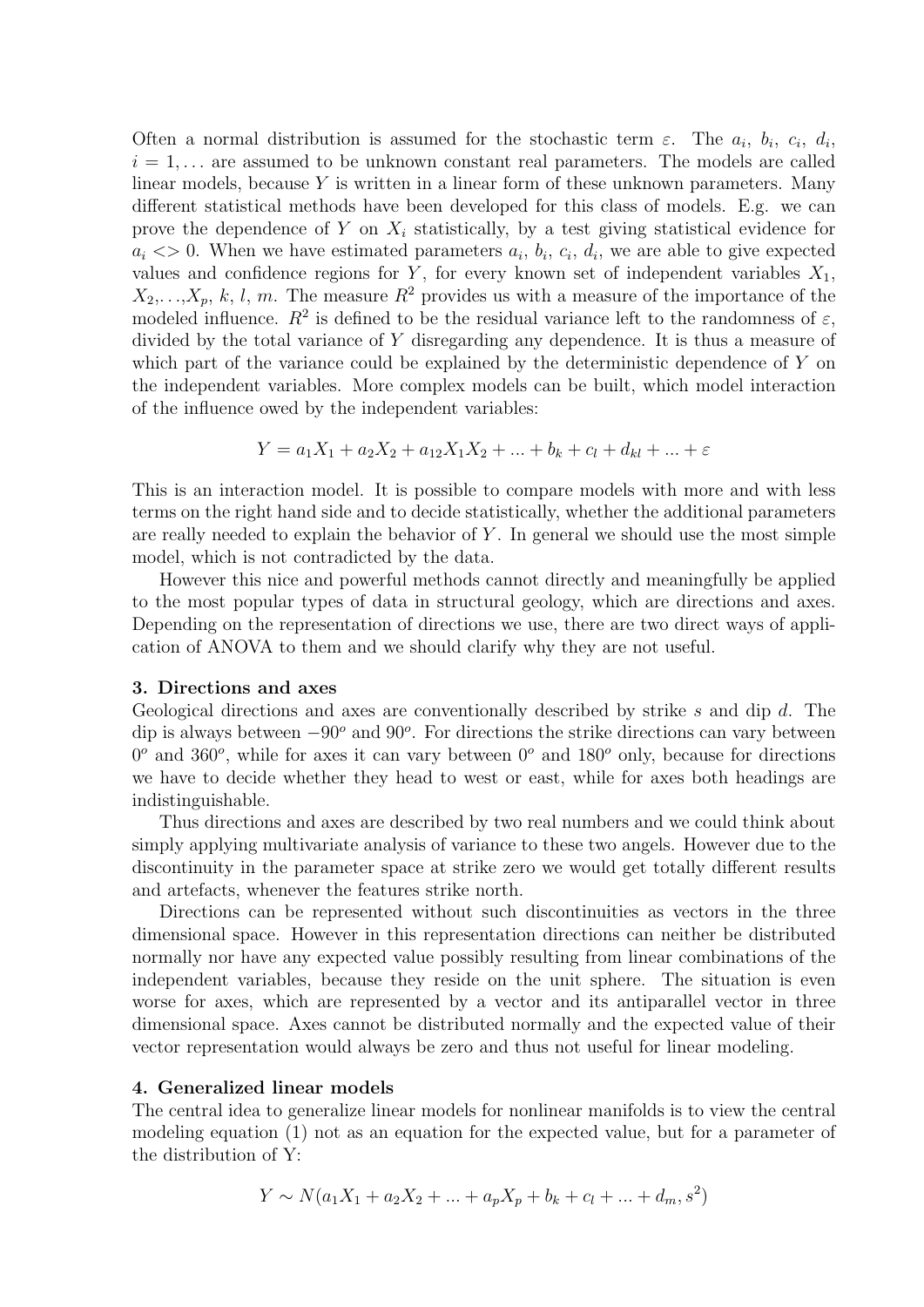This idea can be generalized for distributions other than the normal distribution. This models are then called generalized linear models in literature (MCCULLAGH, P., A. NELDER, 1989). E.g. When Y is a two stage variable we can have models like:

$$
Y \sim \text{Binomial}(\exp(Z)/(1+\exp(Z)), Z = a_1X_1 + a_2X_2 + ... + a_pX_p + b_k + c_l + ... + d_m)
$$

which is called a logit model in literature, since the log odds  $log(p/(1-p))$  are linear in the parameters. Generalized linear models normally work well with exponential family distributions.

### 5. Spherical and axial distributions

In order to apply generalized linear models to directions and axes we need appropriate distribution families. The most popular exponential family distributions for directions is the Fisher distribution. In natural parameterisation it reads:

$$
f_{\mathbf{v}}(\mathbf{y}) = c_v \exp(\mathbf{v}^t \mathbf{y}),
$$

with a parameter  $\mathbf{v} \in \mathbb{R}^3$  and an appropriate normalization constant  $c_{\mathbf{v}}$  such that f is a distribution density on the direction sphere. It is necessary to use the natural parametrisation  $\mathbf{v} \in \mathbb{R}^3$  as exponential distribution family instead of the common parametrisation with a unit vector and a concentration parameter  $\kappa$  to apply generalized linear modell theory later. The spherical Fisher distribution is an unimodal distribution of directions and has near to normal distribution shape as far as this is possible on the direction sphere. The most often used distributions for axes is given by the Bingham distribution, which has a symmetric matrix valued parameter F

$$
f_{\mathbf{F}}(y) = c_{\mathbf{F}} \exp(\mathbf{y}^t \mathbf{F} \mathbf{y})
$$

again  $c_F$  is a normalization constant. This density is equal for y and  $-y$  and thus a proper density for axes. The Bingham distribution can model bimodal distribution and great circle distributions of directions and a unimodal distribution and great circle distributions of axes. Both models yield a valid distribution density regardless of the parameters  $\bf{v}$  or  $\bf{F}$ . Details on the distributions can be found in (FISHER 1995).

More advanced spherical exponential families modeling more complex conditional distributions can be found in (Beran 1979). These families similar to the Fisher distribution, but use spherical harmonic functions  $\mathcal{Y}_l^n$  up to a fixed degree  $l \leq L$  instead of the vector x.

$$
f_{\theta}(\mathbf{x}) = c_{\theta} \exp \left( \sum_{l=1}^{L} \sum_{n=0}^{2l+1} Y_{l}^{n}(\mathbf{x}) \theta_{l}^{n} \right)
$$

They can be applied to axes by using only the harmonic functions with even degree l. The spherical Fisher distribution is the case  $L = 1$  and the Bingham distribution is the case  $L = 2$  for axes. The formulae in this paper will be written for the Fisher and Bingham distributions. But they stay valid for the general case just replacing the parameter v with  $\theta = (\theta_l^n)$  and the same ideas apply. Models with conditional distributions of orientations based on the Fisher-matrix distribution for orienations its generalizations are discussed in (Boogaart 2002).

### 6. Spherical regression models

We can now model the stochastic dependence of the directions on independent variables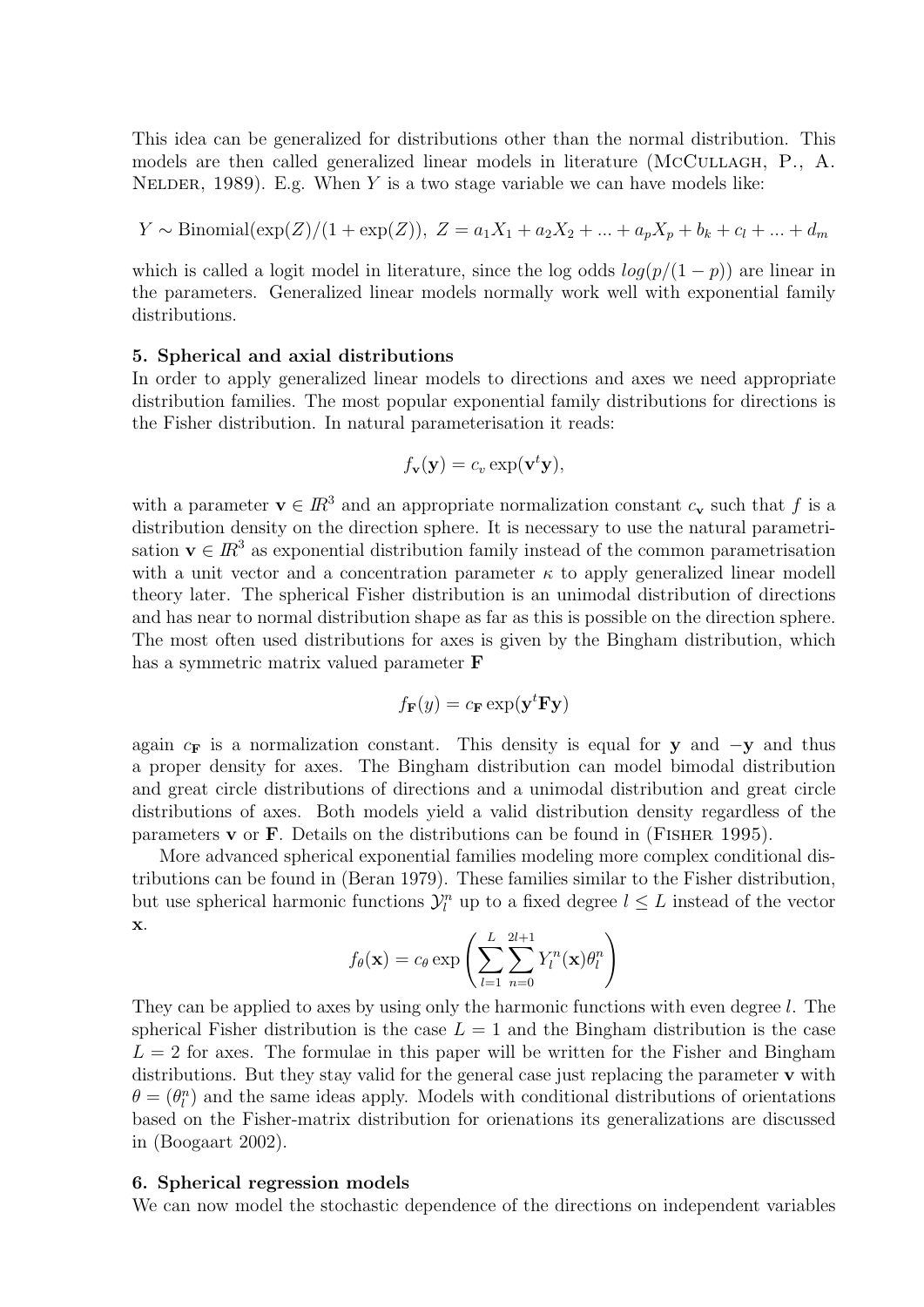modeling the parameter of their distribution as a linear function of the independent variables.

$$
\mathbf{v} = \mathbf{a}_1 X_1 + \mathbf{a}_2 X_2 + \dots + \mathbf{a}_p X_p + \mathbf{b}_k + \mathbf{c}_l + \dots + \mathbf{d}_m
$$

The unknown parameters  $a_i$ ,  $b_i$ ,  $c_i$ ,  $d_i$ ,  $i = 1,...$  are now supposed to be vectors rather than numbers, since here we need to calculate all three vector components of the parameter v rather than just one mean value. The direction of v can be interpreted as mean direction and the length of v determines the spread of the distribution around the central direction. Analogously for axes we can model a linear dependence of F on the independent variables:

$$
\mathbf{F} = \mathbf{A}_1 X_1 + \mathbf{A}_2 X_2 + \dots + \mathbf{A}_p X_p + \mathbf{B}_k + \mathbf{C}_l + \dots + \mathbf{D}_m
$$

The unknown parameters  $A_i$ ,  $B_i$ ,  $C_i$ ,  $D_i$ ,  $i = 1,...$  are now supposed to be symmetric matrices rather than numbers. The first eigenvector of  $\bf{F}$  specifies the modal direction and the other two determine the anisotropy of the bellshaped double mode. The eigenvalues determine the density in the three eigendirections of F.

### 7. Spherical regressors and directions

Natural directions, vectors, axes, and tensors are good candidates for independent variables determining the distributions of the observed directions and axes. Examples for such independent variables are moving directions, relative displacement, main axes of stress field or the strain tensor.

Some of them can be used as regressors in a canonical way. First of all directions can be represented as real numbers, the entries  $x_i$  of the vector  $\mathbf{x} = (x_i)_{i=1,\dots,3}$  and thus be used as regressors. Thus we need an additional matrix valued parameter  $\mathbf{M} \in I\!R^{3\times 3}$ :

$$
\mathbf{v} = \ldots + \mathbf{M}_k \mathbf{x}_k + \ldots
$$

However a useful assumption would be that the influence induced by  $x$  is symmetric around **x** and thus M**x**  $\parallel$  **x**, which implies  $M_k = A_k I$ ,  $A_k \in I\!R$ . Thus, the symmetric influence of a direction can be modeled with only one additional real parameter  $A_k \in \mathbb{R}$ in the model:

$$
\mathbf{v} = \ldots + A_k \mathbf{x}_k + \ldots
$$

Here the regressor **x** can be either the vectorial representation of a direction  $\mathbf{x} \in S_2$  or a full vector  $\mathbf{x} \in \mathbb{R}^3$ . When we use the more complicated families of (Beran 1979) instead of Fisher distribution, we need no use the harmonic functions as regressors instead of x.

### 8. Axial regressors and axes

With the same argument of symmetry it is not useful to have axial regressors for directions or directional regressors for axes. However a symmetric axial regressor for axes is made up by

$$
\mathbf{F} = \ldots + A_k \mathbf{x} \mathbf{x}^t + \ldots, \quad A_k \in \mathbb{R}
$$

The  $\mathbf{x}^t$  is a symmetric tensor of rank 2. Other symmetric tensors  $\epsilon_{ij}$  of rank 2 can be used as regressors using only one parameter in the same way.

$$
\mathbf{F} = \ldots + A_k(\epsilon_{ij})_{ij} + \ldots, \quad A_k \in \mathbb{R}
$$

When we use the more complicated families of (Beran 1979) instead of the Bingham distribution, we need no use the even harmonic functions as regressors instead of  $xx<sup>t</sup>$ .